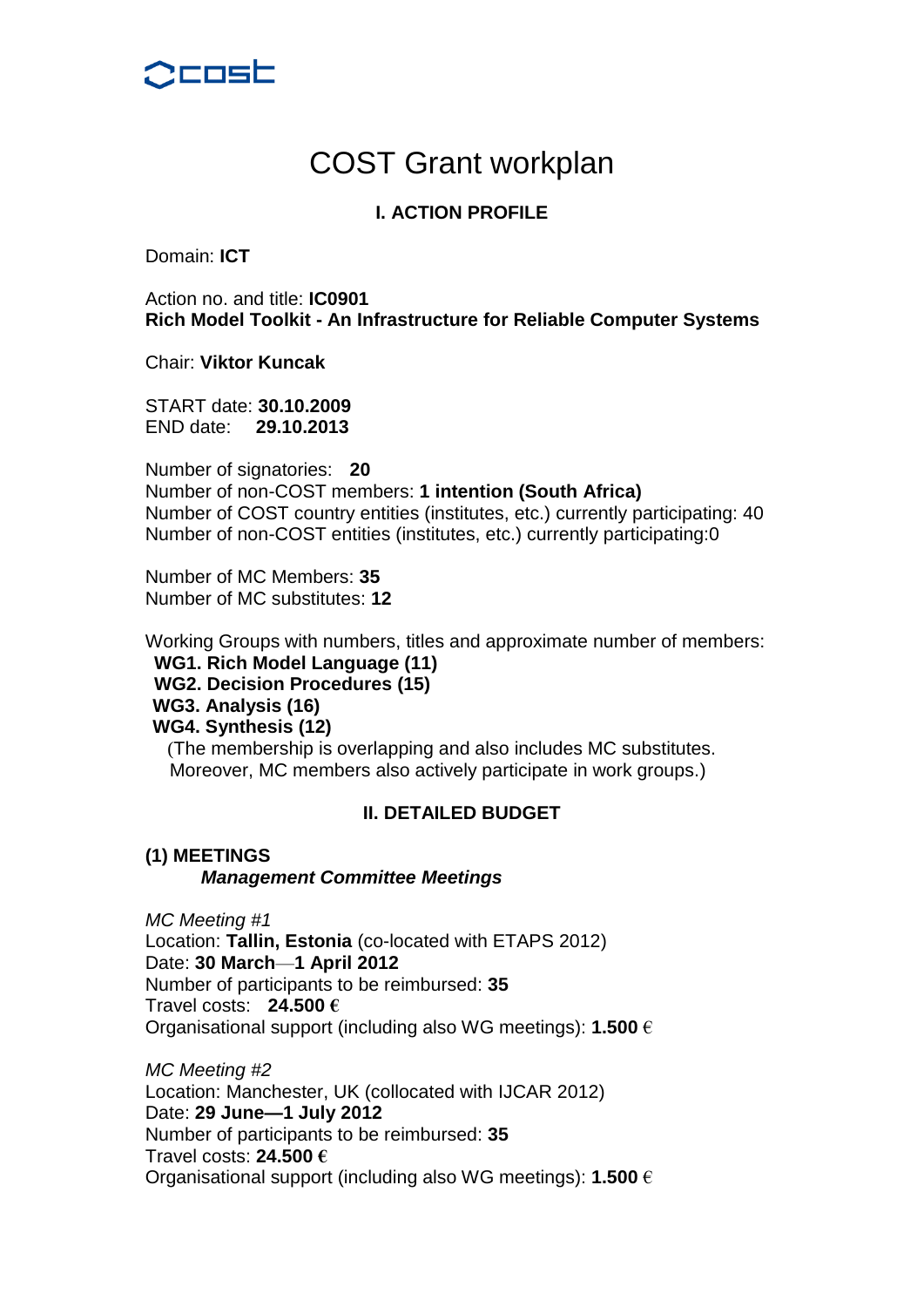## *Working Group Meetings*

*WG Meetings co-located with MC meeting #1*

#### **Working Group 1-4 Meeting**

Location: Talin, Estonia (collocated with ETAPS 2012) Date: **30 March — 1 April 2012** Number of participants to be reimbursed, in addition to MC: **16** Travel costs: **11.200 €** Additional organisational support: **0 €**

*WG Meetings co-located with MC meeting #2*

#### **Working Group 1-4 Meeting** Location: Manchester, UK (collocated with IJCAR 2012) Date: **29 June—1 July 2012** Number of participants to be reimbursed, in addition to MC: **16** Travel costs: **11.200 €** Additional organisational support: **0 €**

## **(2) SHORT TERM SCIENTIFIC MISSIONS (STSMs)** Number: **8**

Average cost per STSM: **1000 €** Cost: **8.000 €**

## **(3) TRAINING SCHOOLS**

Summer School on Satisfiability and Verification Algorithms Location: **Trento, Italy, 18-21 June 2012** (tentative date) Number of Trainees to be reimbursed: 12 Trainees Grants: **6.000 €** Number of Trainers to be reimbursed: 3 Travel costs: **2.400 €** Organisational support: **1.600 €**

## **(4) PUBLICATIONS, DISSEMINATION, OUTREACH, WEBSITE** Title: Web Site Support

Cost: **1.000 €**

## **(5) FINANCIAL & SCIENTIFIC ADMINISTRATION AND COORDINATION (FSAC)**

Up to 15 % of (1 to 4) Costs: **10.800 €**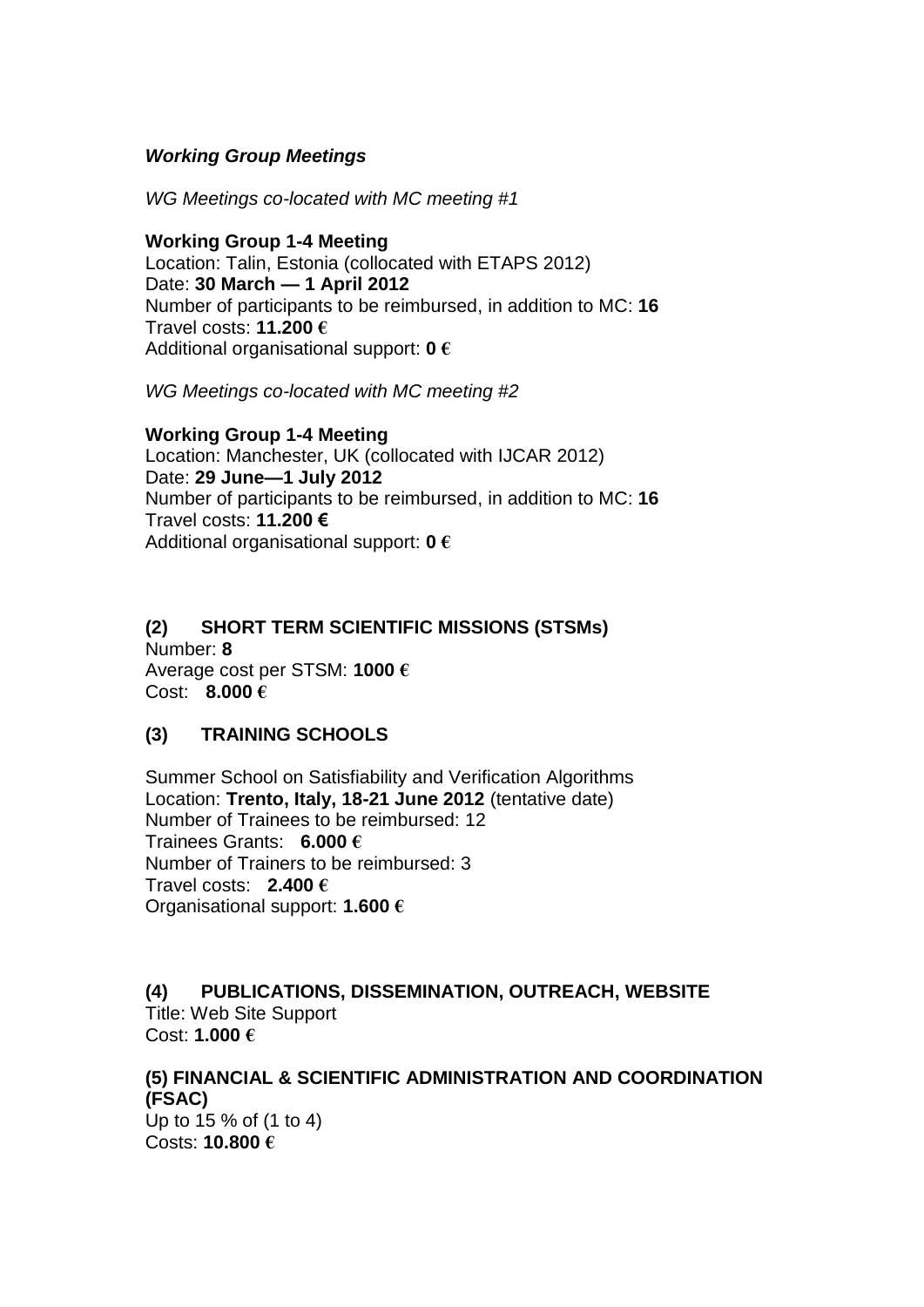## denst

## **III. WORK PLAN**

## (1) **OBJECTIVES**

Continue work on the Rich Model Language (RML) (the core activity for WG1), in particular its relationship to the SMT-LIB standard.

Introduce new decidable logics into the SMT-LIB standard, and deploy their first implementations within SMT solvers.

Start evaluating the suitability of RML for encoding decidable logical fragments (WG2), verification problems (WG3) and synthesis problems (WG4).

Formulate the notion of Verification Modulo Theories builds on results of WG1, WG2 and WG3. Establish toolkit around numerical transition systems and explore its connection to Verification Modulo Theories.

Improve efficiency of techniques for analyzing rich models, including SAT, SMT, superposition-based decision procedures, new decidable fragments (data structures, real numbers), symbolic execution, model checking (bounded, regular, SMT-based) and testing (for executable rich models) Increase the applicability of the above techniques by exploring their integration (e.g., symbolic execution and model checking, symbolic execution and theorem proving, testing and theorem proving) as well as by extension to new decidable fragments. Develop new decidability results and abstraction algorithms for parameterized systems and actor-based systems. Improve the practicality of techniques for synthesizing executable systems from RML descriptions (WG4), including the problem of synthesis for data structures, and implicit programming language constructs whose execution is based on integration of SMT solvers (WG2) and synthesis algorithms.

These activities present a step towards the primary objective of the Action. Through meetings at public conferences they also contribute to the secondary objective.

## **(2) ACTIVITIES**

## **Meeting in Tallinn, Estonia**

- Focus on numerical transition competition
- updates on new algorithms developed in WG2, WG3, WG4
- selected talks on results of STSMs
- major event for Action, reaching wider community
- presentation of Rich Model Language Definition
- selected talks emphasizing results and challenges in terms of reaching the remaining objectives above
- discussion of preliminary results and goals, in particular for analysis and synthesis
- invited speaker and members to provide external input

## **Meeting in Manchester, UK**

Focus on exploring the connections with intermediate verification languages such as Boogie developed in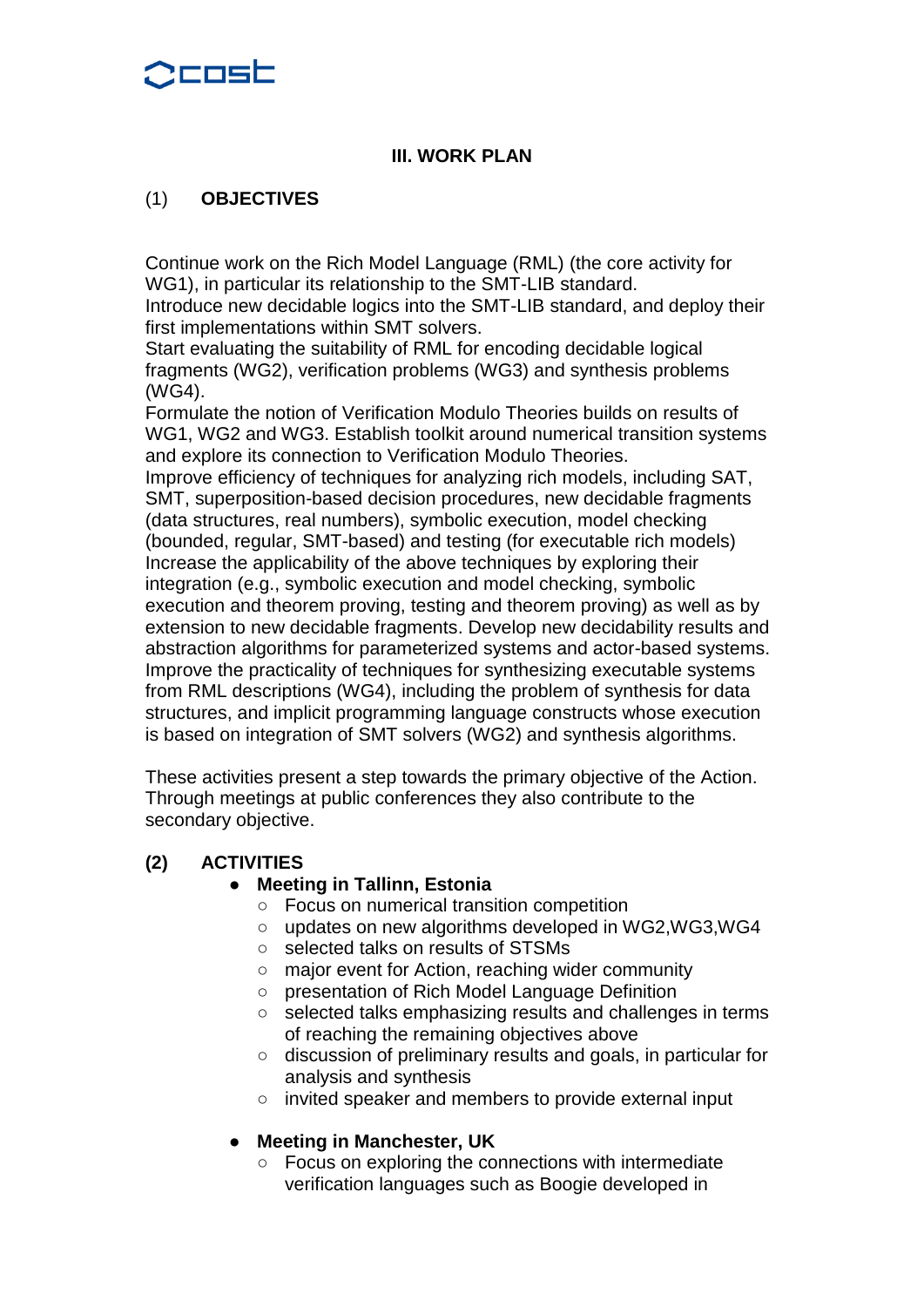Microsoft Research

- updates on new algorithms developed in WG2,WG3,WG4
- selected talks on results of STSMs
- summary of main achievements during the year
- discussion of impact of rich model format on tools

## **(3) OUTPUTS PLANNED FOR YEAR**

- Significant publication contributions expected in the following venues:
	- Computer-Aided Verification (CAV)
	- Tools and Algorithms for Construction and Analysis of Software
	- Conference on Concurrency Theory (CONCUR)
	- Formal Methods and Models for Co-design (MEMOCODE)
	- Formal Methods for Computer-Aided Design (FMCAD)
	- Automated Software Engineering (ASE)
	- Interactive Theorem Proving (ITP)
	- Conference on Automated Deduction (CADE)
	- Automated Reasoning with Analytic Tableaux and Related Methods (TABLEAUX)
	- Information Security Conference
	- Formal Verification of Object-Oriented Systems (FoVeOOS)
	- Formal Methods for Components and Objects (FMCO)
	- Symposium on Information, Computer and Communications Security
	- Journal of Automated Reasoning (JAR)
	- Journal of Computer Security
	- Journal of Computer and System Sciences
	- International Journal of Foundations of Computer Science
	- Software Tools for Technology Transfer (STTT)
	- Theoretical Computer Science (TCS)
	- IEEE Computer
	- IEEE Security & Privacy
	- Handbook of Model Checking
- Scientific report containing the results of each Work Groups (part of Monitoring Progress Report)
- Reports on the outcomes of Short-Term Scientific Missions

Web site output:

- Numerical Transition Systems description and tools
- Verification Modulo Theories description
- New SMT theories, including collection data types
- Rich Model Language description
- Tools developed by Action members